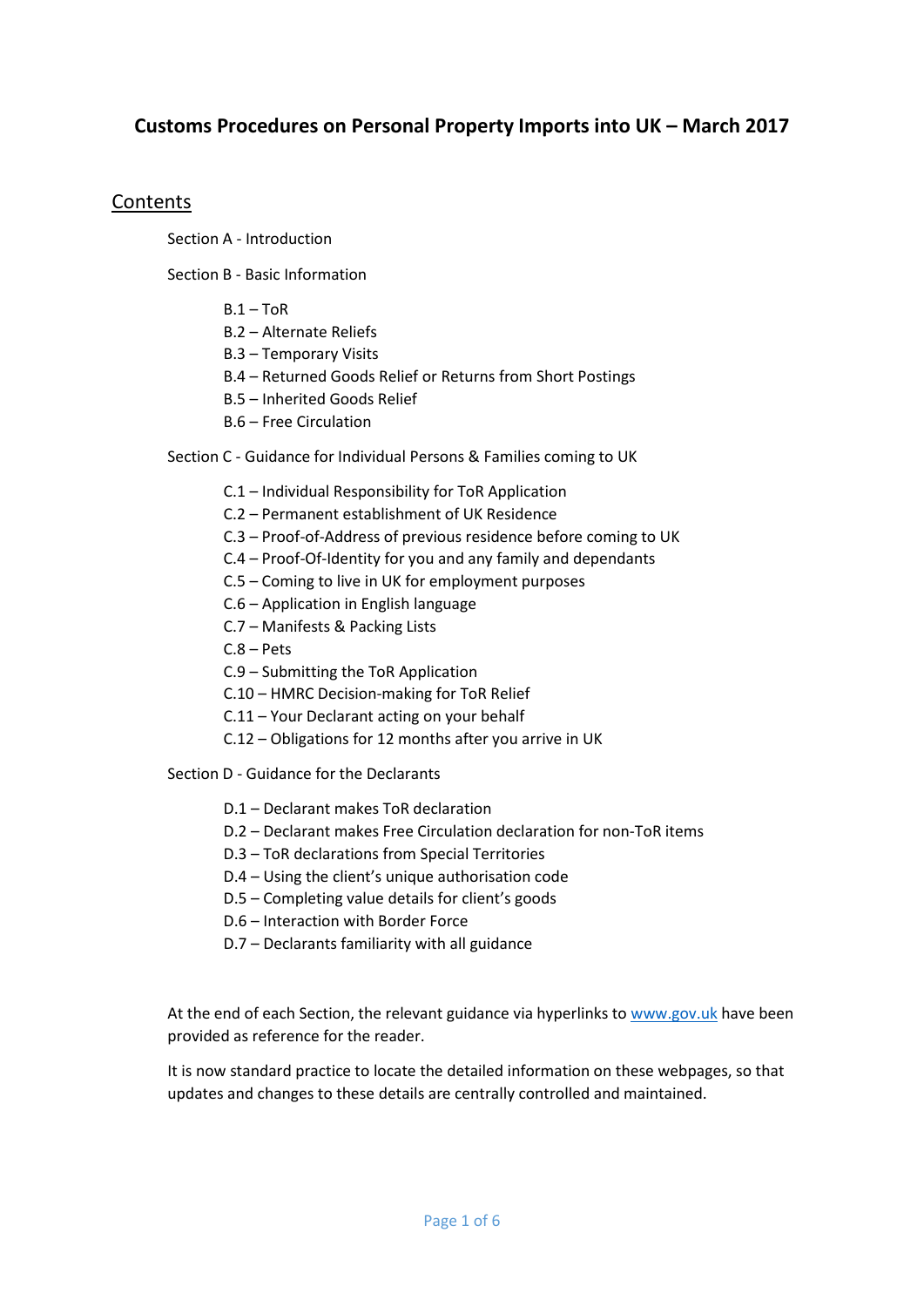## A. Introduction

In accordance with UK Government ambitions for increased electronic declaration and with EU legislation, the old methods of paper-based declarations using C3, C5 and C104A forms are now obsolete and are being phased out.

Instead, an online application process for permission to use ToR Relief now exists on GOV.UK that then leads to proper C88/SAD electronic declarations using new Customs Procedure Codes (CPCs).

# **Background information that has led to this change, you may find this information useful:**

[CIP 32 \(2016\)](https://www.gov.uk/government/publications/customs-information-paper-32-2016-tor-consignments-uk-clearance-approved-depositories-and-transit-to-eu) This CIP (Customs Information Paper) provides specific details on changes and developments for Customs controls and procedures. You will find other CIPs relevant to Transfer of Residence.

## B. Basic Information

B.1 **ToR (Transfer of Residence) Relief** exists for those persons who wish to come to make the UK their place of normal residence. This means UK will be your main principle home.

This Relief is only available to '**living persons**' and their personal property, so it is not available to trusts, companies, corporations, associations, groups or organisations. And there is no secondary homes relief – that was abolished several years ago.

B.2 Alternate reliefs are available if you are a spouse or newly married partner coming to live in the UK, or if you are an overseas student (from outside the EU) coming to the UK for full-time study. There is also the option for Carnet use in some circumstances, for example where professional persons arrive in the UK temporarily for specific events, such as musicians for performances in UK, and athletes for sports events. Further details of Carnets can be found in Notice 104 below.

B.3 If you only intend to temporarily visit the UK, then it's possible other Customs procedures may be a better alternative. Look up the information for **Temporary Admission** with the guidance in Notice 3001, specifically Annex C using the link below.

B.4 If you used to live in the UK and are returning to do so after spending three years or less outside the EU, including any short postings overseas, you may be entitled to use **RGR (Returned Goods Relief)** instead, depending upon your personal circumstances. To learn more about RGR, please read the information in Notice 236.

B.5 If you are importing personal property that you inherited from a bequest left to you in a Will, you should not use ToR, and instead use **Inherited Goods Relief**. To learn more about this, please see the information included in Notice 368.

B.6 If no Relief can be awarded, or the goods are ineligible to use a Relief, then personal property must be declared to Free Circulation and import duties and charges will be liable for payment.

**Please note: we can only provide for ToR to the UK only. If you wish to have ToR in another EU Member state, then you must apply to that country's Customs Authority. You may still import your personal property into the EU via the UK, but we cannot arrange customs clearance to ToR and instead, your consignment will be forwarded on to the destination country under Transit. Alternatively, you can customs clear your goods in the UK and, on payment of the tax and duty,**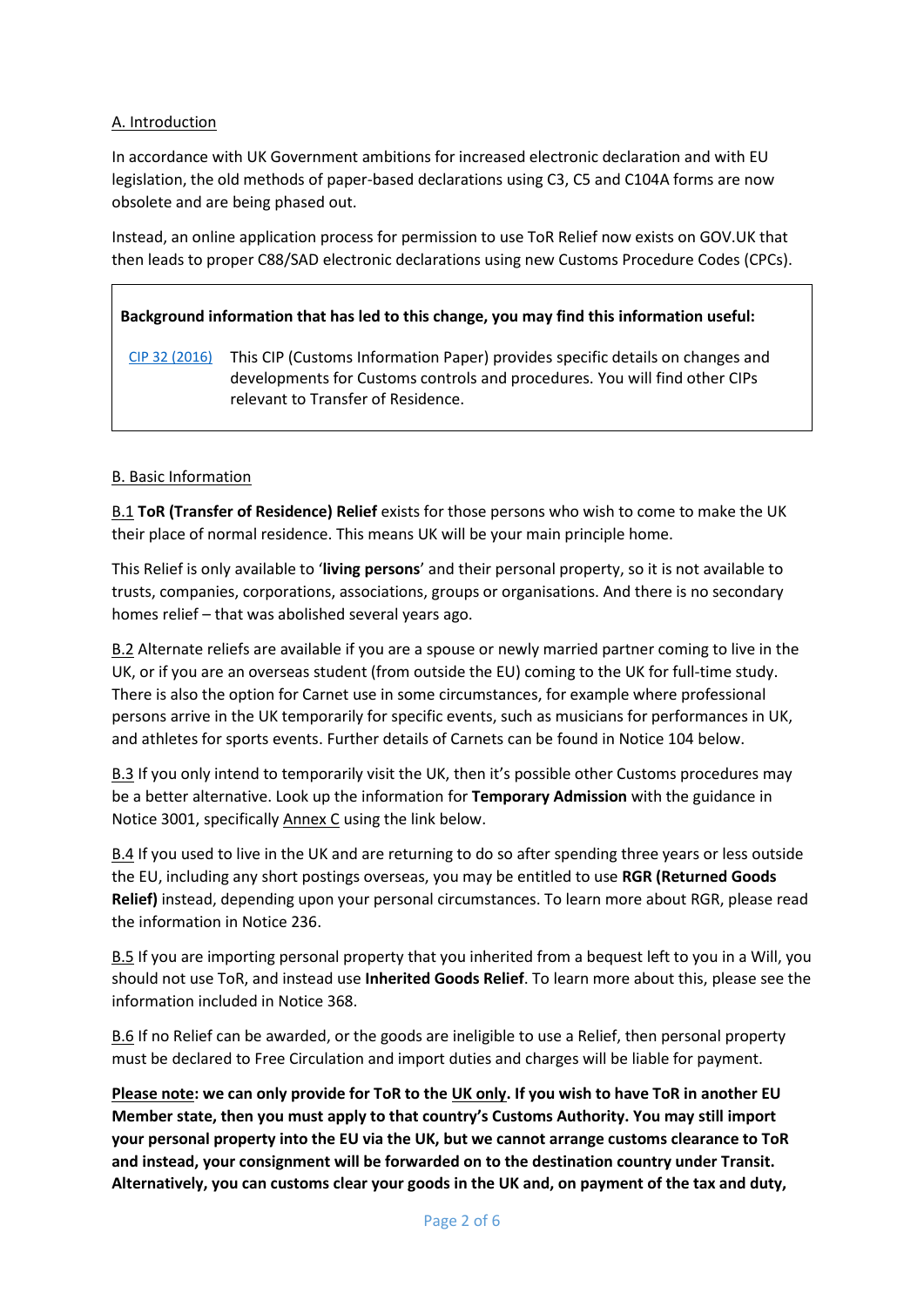**they are then in free circulation for onward movement in the EU. Not all goods are entitled to ToR, e.g. excise goods, such as, alcohol and tobacco, or goods subject to prohibitions and restrictions, e.g. guns. These goods must be declared on your application for TOR so that customs and your shipping agent can take the necessary action (see section C.7).**

|  | Useful reference links to outline the basic provisions involved: |  |
|--|------------------------------------------------------------------|--|
|  |                                                                  |  |

<https://www.gov.uk/moving-to-uk>

<https://www.gov.uk/bringing-food-animals-plants-into-uk>

<https://www.gov.uk/duty-free-goods>

<https://www.gov.uk/guidance/importing-goods-from-outside-the-eu>

<https://www.gov.uk/government/publications/notice-104-ata-and-cpd-carnets>

<https://www.gov.uk/government/publications/notice-236-returned-goods-relief>

<https://www.gov.uk/government/publications/notice-368-importing-inherited-goods-free-of-duty-and-vat> <https://www.gov.uk/government/publications/notice-3001-special-procedures-for-the-union-customs-code>

#### C. Guidance for Individual Persons & Families

C.1 You are now responsible for making your own application for ToR. This is because you need to demonstrate that you meet the qualifying criteria to then be given ToR Relief, that the items of personal property you intend to bring are eligible for the Relief and that you agree to abide by the obligations of the Relief once you have moved to the UK.

You need to complete the **ToR01 Application Process** as early as possible, with plenty of details on your personal circumstances, so that the decision-maker has all the necessary facts to hand. Generally we would encourage you to apply before shipping your personal property to UK.

We ask that you also provide any supporting documentation with your application that helps prove your circumstances.

C.2 You need to tell us that you have a permanent place to live within the UK, in order to show you can establish your normal place of residence. You will not be able to use a work address or your employer's address. If you do not yet have details of your permanent residence, we will exceptionally accept a temporary address but you must provide an explanation why a permanent address is not yet established. We may then permit you a maximum of 6 months to notify us of your permanent address, you may have to provide a security to cover the import charges usually liable for your items during that period, and you will be subject to a higher level of scrutiny by customs.

Please notify us as soon as possible that you have an established residence in place in the UK, otherwise you will no longer qualify for ToR Relief and any security will be retained.

If you have a temporary residence address, you will also need to provide us an additional address for where your personal property will be held in storage.

C.3 You must also be able to show that you have lived outside of the EU and UK for a **continuous period of 12 months minimum**. You need to provide reasonable evidence to prove this – such as utility bills, but also bank statements, local authority or government documents, and information on rental or house purchases that can all be used as Proof-Of-Address.

C.4 We also need you to provide us Proof-Of-Identity of you and any of your family or your dependants who will come to live in the UK with you. Copies of your passports will be required.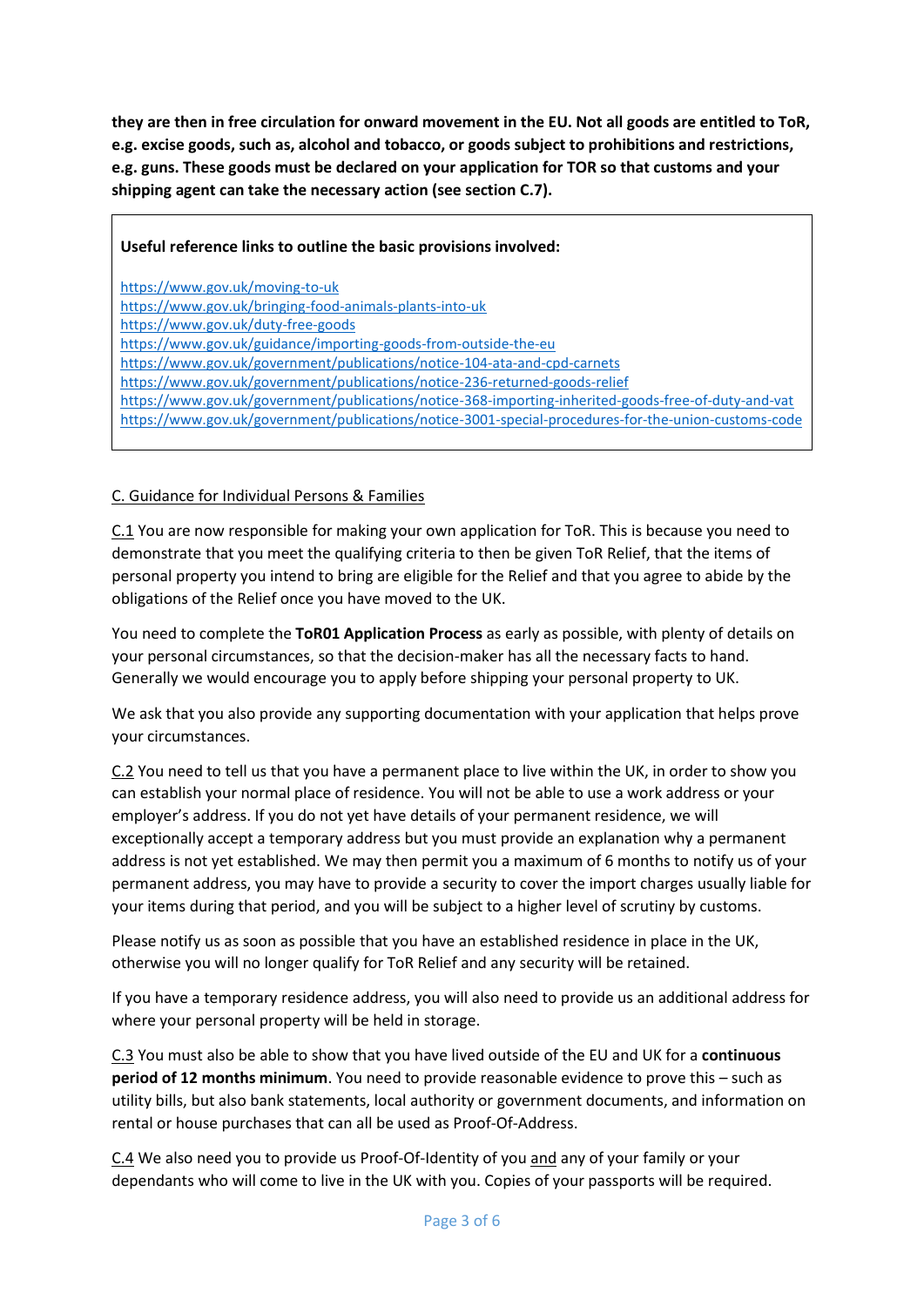C.5 If you are coming to the UK for employment purposes, a letter of support from your employer is also necessary.

C.6 We would also ask you to provide all information in English language. We will reserve the right to ask you to provide translations if non-English language is present in your application.

C.7 You should also provide a packing list or manifest of the personal property you intend to bring to the UK. You should note that while you may qualify to use ToR Relief, not all of your personal property items may be eligible goods to that Relief. For example, any items you have only just acquired within the last 6 months cannot use ToR Relief, alcohol and tobacco products, professional trade tools and commercial transport vehicles are also not eligible. All these items can still be brought to the UK, it is just that you will have to pay import duties and charges for them.

That is why it is important that you provide the best possible details on your personal property in the packing list or manifest. Any items must be declared by the applicant to the clearing agent.

Details for the personal property items must include the following information:

- The Commodity Code (such as clothing, furniture, kitchen appliances, electronic items, etc.) so that the Duty Rate and VAT Rate can be properly identified for customs clearance purposes. Do not use Comm Code *9905* - this is not yet active in UK, pending CHIEF system replacement. 6 digit Commodity Codes and/or accurate goods description will be acceptable.
- The Valuation of the item, using invoices or receipts if available, or the insurance value of the item, or with agreed valuations using any of the methods laid down in Notice 252. Again, a value must be entered, even for used or second-hand items, for customs clearance purposes.
- And please declare any specific items you think might be on the 'Prohibited & Restricted' list see the **'Travelling to the UK'** guidance below.

C.8 Your pets may also be included under ToR Relief as well. Please ensure that you abide by the pets/animal controls laid down in the APHA guidelines – more information on this is available in the guidance links below.

We accept that an animal is your pet if you have had it in your possession and use in the same circumstances as other personal property outlined in C.7 above – for a minimum of 6 months.

C.9 Once you have completed your Application using the ToR01 Process, you must print and/or save the finished copy. You may then either post it along with all supporting documents, or, you may email the completed application along with scanned/electronic copies of supporting documents, to the NCH (National Clearance Hub), using the contact details available below. Your e-mail should not exceed 10MB or it will be rejected.

If at any later point any details change, please notify the NCH staff as soon as possible, providing a clearly understood reference to your earlier application.

Once you have submitted your ToR01 Application, the time taken to process it will depend on how much detail you have provided. The decision process is usually quite prompt, but any lack of information you fail to provide could incur delays.

C.10 If you are successful and Relief for ToR is awarded, you will receive a unique authorisation code. You must look after this as it relates to your personal circumstances when moving to UK. If you are not successful in being awarded ToR Relief, your personal property must be imported via Free Circulation with all import duties and charges paid.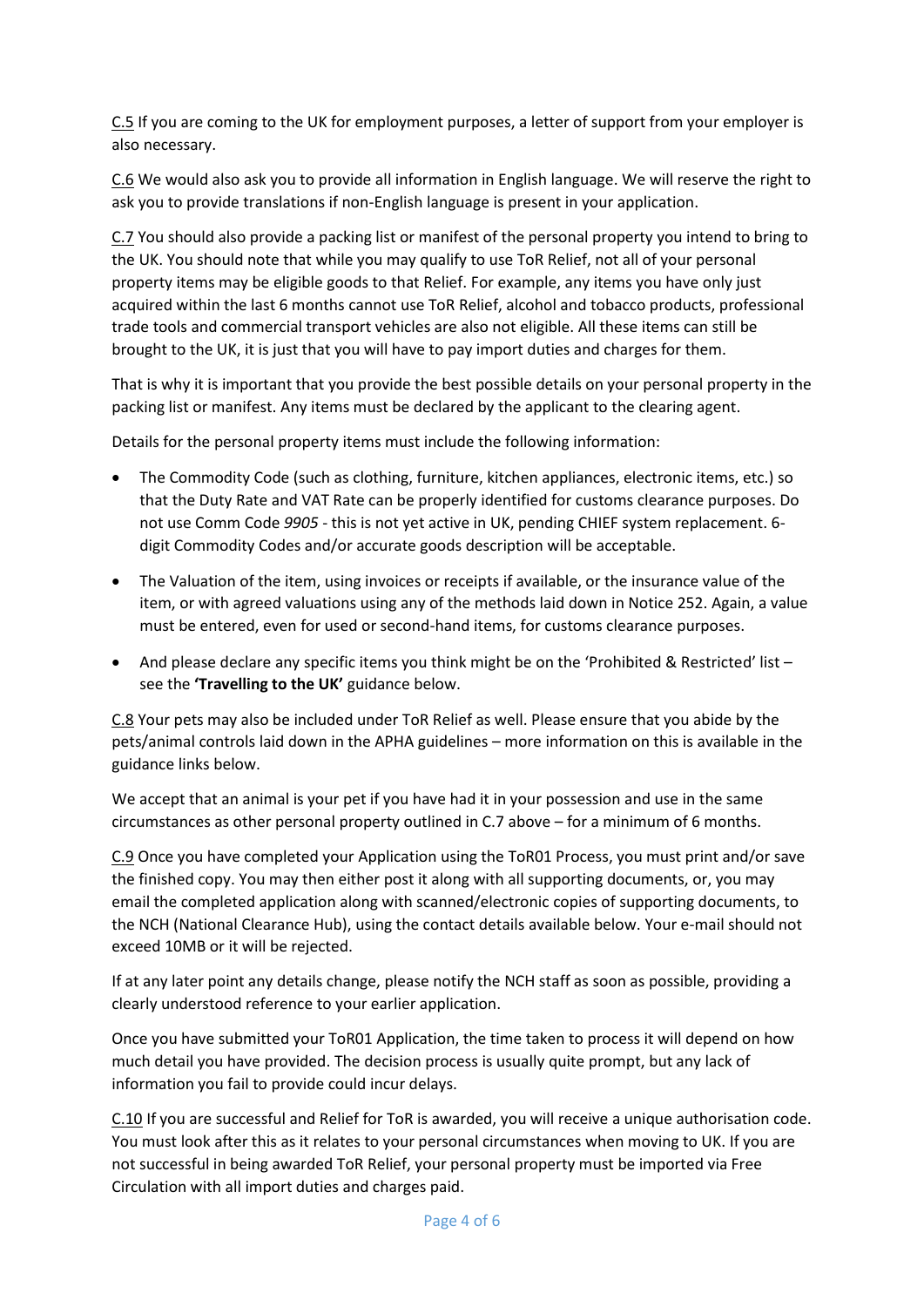You may re-apply retrospectively for ToR Relief, once you are properly established in the UK, using the ToR01 process if you have new information or evidence to support your application, but you must do this as soon as possible and within 12 months of arrival in to the UK. If you are successful, you may be entitled to a refund of import charges.

C.11 When your Declarant – the shipping agent, the moving company or anyone else you have contracted to move your personal property to the UK – is ready to make the customs declarations at the UK frontier, they will need your unique authorisation code to complete a specific section of the electronic declaration.

You are responsible for using ToR Relief properly. You must also ensure that the Declarant carries out their part of the process properly as well. You may therefore want to ensure written instructions are in place for the Declarant to abide by, or that any contract drawn up for them to act upon your behalf outlines exactly what you expect from them to complete your relocation to the UK.

C.12 Once you are settled at your normal place of residence in the UK, you must keep any imported items that were allowed ToR Relief for **a minimum of 12 months**. This means you may not sell them, give them away, or loan them to anyone else, as you would have failed to maintain your post-import obligations to use the Relief and you will owe the relieved import duties and charges. You may always contact us to inform and discuss about any items that you may have to dispose of, and we can then advise you on what actions need to be taken.

#### **Useful reference links to provide more guidance:**

Information and Controls:

<https://www.gov.uk/government/publications/travelling-to-the-uk> <https://www.gov.uk/duty-free-goods/banned-and-restricted-goods> <https://www.gov.uk/trade-tariff> <https://www.gov.uk/guidance/customs-clearance-for-transfers-of-residence-to-the-uk-and-eu>

Notices 3 (ToR & Visiting UK) and 252 (Valuation):

[https://www.gov.uk/government/publications/notice-3-bringing-your-belongings-pets-and-private-motor](https://www.gov.uk/government/publications/notice-3-bringing-your-belongings-pets-and-private-motor-vehicles-to-uk-from-outside-the-eu)[vehicles-to-uk-from-outside-the-eu](https://www.gov.uk/government/publications/notice-3-bringing-your-belongings-pets-and-private-motor-vehicles-to-uk-from-outside-the-eu)

[https://www.gov.uk/government/publications/notice-252-valuation-of-imported-goods-for-customs](https://www.gov.uk/government/publications/notice-252-valuation-of-imported-goods-for-customs-purposes-vat-and-trade-statistics)[purposes-vat-and-trade-statistics](https://www.gov.uk/government/publications/notice-252-valuation-of-imported-goods-for-customs-purposes-vat-and-trade-statistics)

ToR Application Process:

<https://www.gov.uk/government/publications/application-for-transfer-of-residence-tor-relief-tor01>

Return Email Address for completed ToR01 Applications: [nch.tor@hmrc.gsi.gov.uk](mailto:nch.tor@hmrc.gsi.gov.uk)

For NCH (National Clearance Hub) contact details: <https://www.gov.uk/guidance/national-clearance-hub-for-goods-entering-leaving-or-transiting-the-eu>

#### D. Guidance for the Declarants (agents/shipping companies/removers)

D.1 As a Declarant, you are carrying out the shipping arrangements for your client, the Individual Person or Family who are coming to live in the UK.